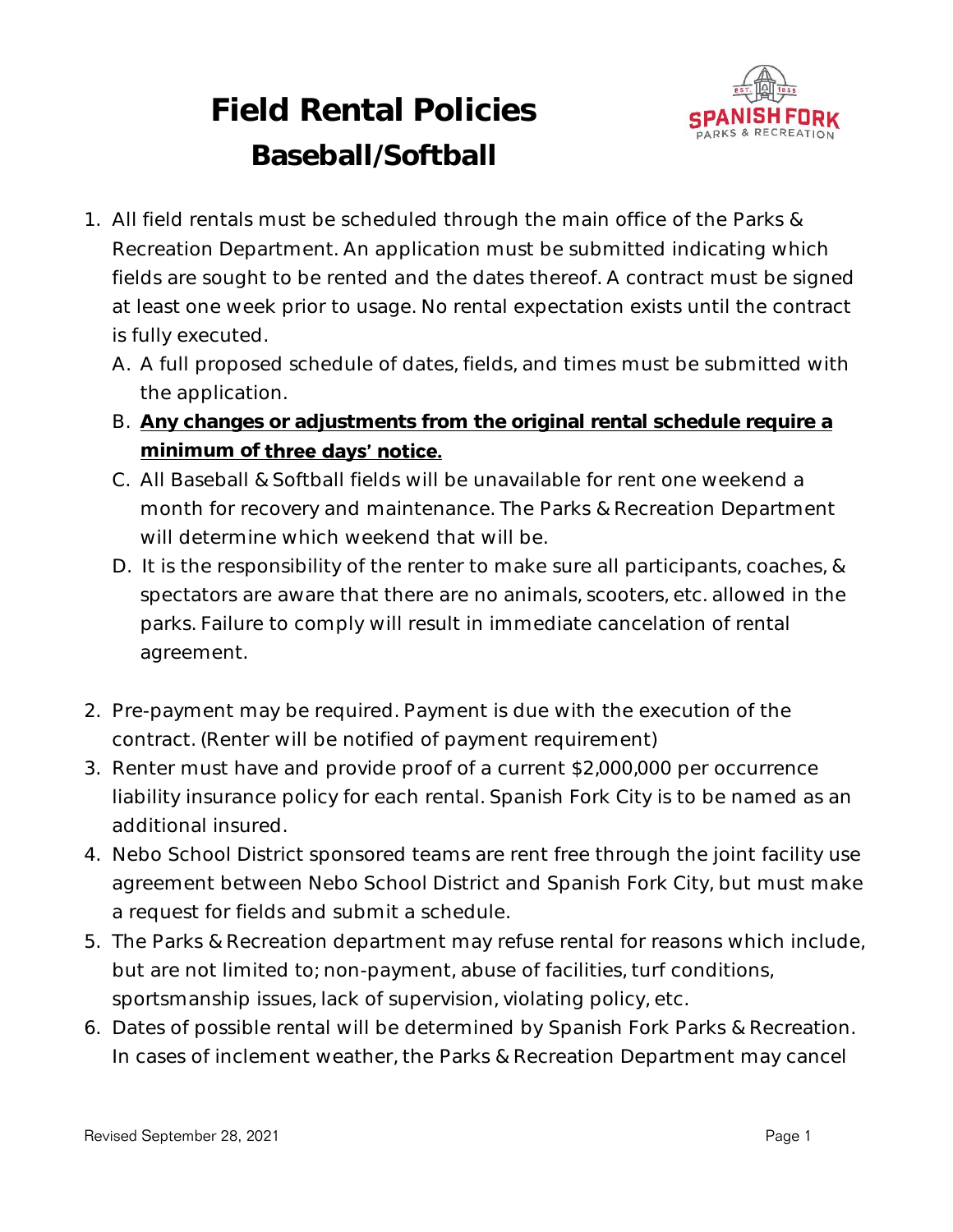rental dates and the agreement. This will be done at the sole discretion of the Parks & Recreation Department. No Sunday rentals are allowed!

- 7. Alcoholic beverages, drugs, and tobacco products of all kinds, including ecigarettes, are prohibited at all Parks & Recreation facilities.
- 8. All games must end by 10:45 pm. All lights will be turned off at 11:00 p.m. Games may not begin before 10:00 a.m.
- 9. Weather may dictate usage of fields. The Parks & Recreation Department will not allow fields to be played on that are not in a safe playable condition. The decision of whether or not fields are in a safe playing condition rests solely with the Parks & Recreation Department. Rescheduling may take place or rental money will be refunded if necessary. Once fields are evaluated and found unplayable, the whole day will be canceled. Games will not be delayed.
- 10. No outside concessions or merchandise is allowed to be sold on city facilities. 1st violation – \$500 fine; 2<sup>nd</sup> violation – Spanish Fork City will cancel the lease agreement.
- 11. Field sizes and prices are set and are not negotiable. No painting, marking, or altering of fields in any way is allowed. The Parks & Recreation Department does not allow any outside entity to bring equipment or access city equipment to prepare or work on the fields. (Including but not limited to painting, chalking, grooming etc.) 1<sup>st</sup> violation- \$500 fine; 2<sup>nd</sup> violation- Spanish Fork City will cancel the lease agreement.
- 12. Only 4 games per day for both League and Tournament rentals will be allowed on the following fields: JC field, Kiwanis field, Fireman field, Pony field, Nelson field & Field 8. Nelson and Field 8 will NOT be available for any league play. Any violation- \$500 fine.
- 13. Spanish Fork City & Nebo School District sponsored programs will always have first and second priority for scheduling fields & surrounding facilities.
- 14. Lights for baseball/softball fields will be an additional \$25.00 per hour.
- 15. Field rentals will begin mid-April and conclude the last day of September, dependent on weather and field availability.
- 16. Individual field rentals for games earlier in the spring may be approved by staff, dependent on weather and field availability.
- 17. Renters are responsible to keep and help enforce park rules. No dogs or animals are allowed in Parks. No hitting balls into fences; no scooters or bikes allowed in park. All posted park rules are to be followed. Rules are posted at all parks. Renters will be responsible for any damages done to the facility(s) during rentals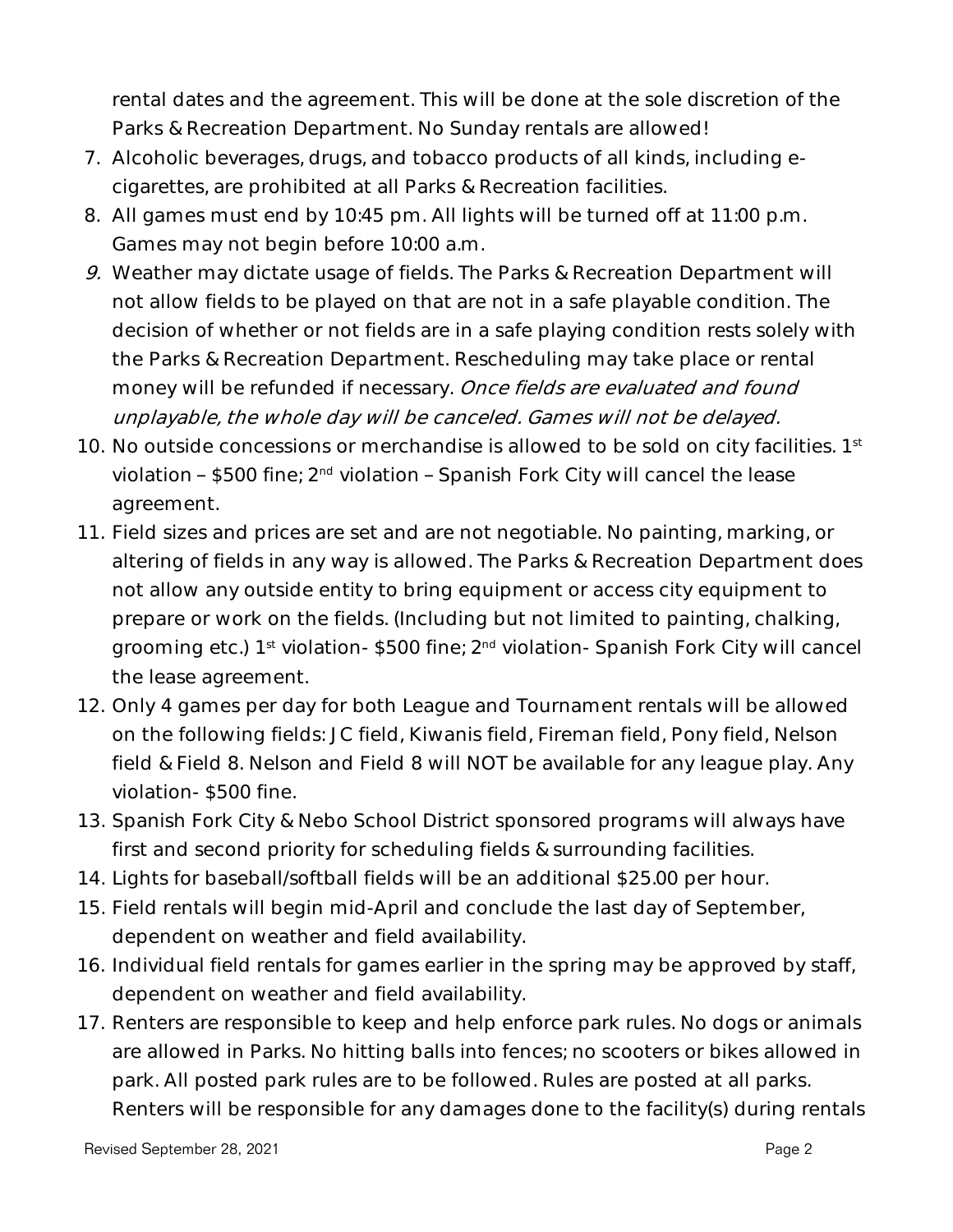and will pay for or repair all such damages. Any damage will void the rental contract.

18. Spanish Fork City is not responsible for any lost or damaged items.

## **Rental Facilities and Fees**

#### **Russell Swenson Ball Park**:

**JC field, Kiwanis field, Fireman field, Pony field, Rotary field, East Park.**

- 1. An \$100.00 per day rental fee for each field scheduled. This fee includes one field prep at the beginning of the day. Rental will cover daylight hours, no lights
- 2. Fields may be rented for two hour blocks at a \$50.00 per block rate.
- 3. Additional preps may be scheduled at \$35.00 each prep per field.
- 4. Fireman field will only support 50 foot mound and 70 foot bases.

#### **Nelson Field**:

- 1. A \$150.00 per day rental fee. This fee includes one field prep at the beginning of the day. Rental will cover daylight hours, no lights.
- 2. Fields may be rented for two hour blocks at a \$75.00 per block rate.
- 3. Additional preps may be scheduled at \$40.00 each prep.
- 4. 14 and under games are not allowed to rent or play on this field.
- 5. Nelson is not available for any league play.

#### **Sports Park**:

East Complex Fields 1, 2, 3 and 4, West Complex Fields 5, 6, 7, 9 & 10.

- 1. A \$100.00 per day rental fee for each field scheduled. This fee includes one field prep at the beginning of the day. Rental will cover daylight hours, no lights.
- 2. Fields may be rented for two hour blocks at a \$50.00 per block rate.
- 3. Additional preps may be scheduled at \$35.00 each prep per field.

#### **West Complex Field #8**

1. A \$150.00 per day rental fee. This fee includes one field prep at the beginning of the day. Rental will cover daylight hours, no lights.

Revised September 28, 2021 **Page 3** and the september 28, 2021